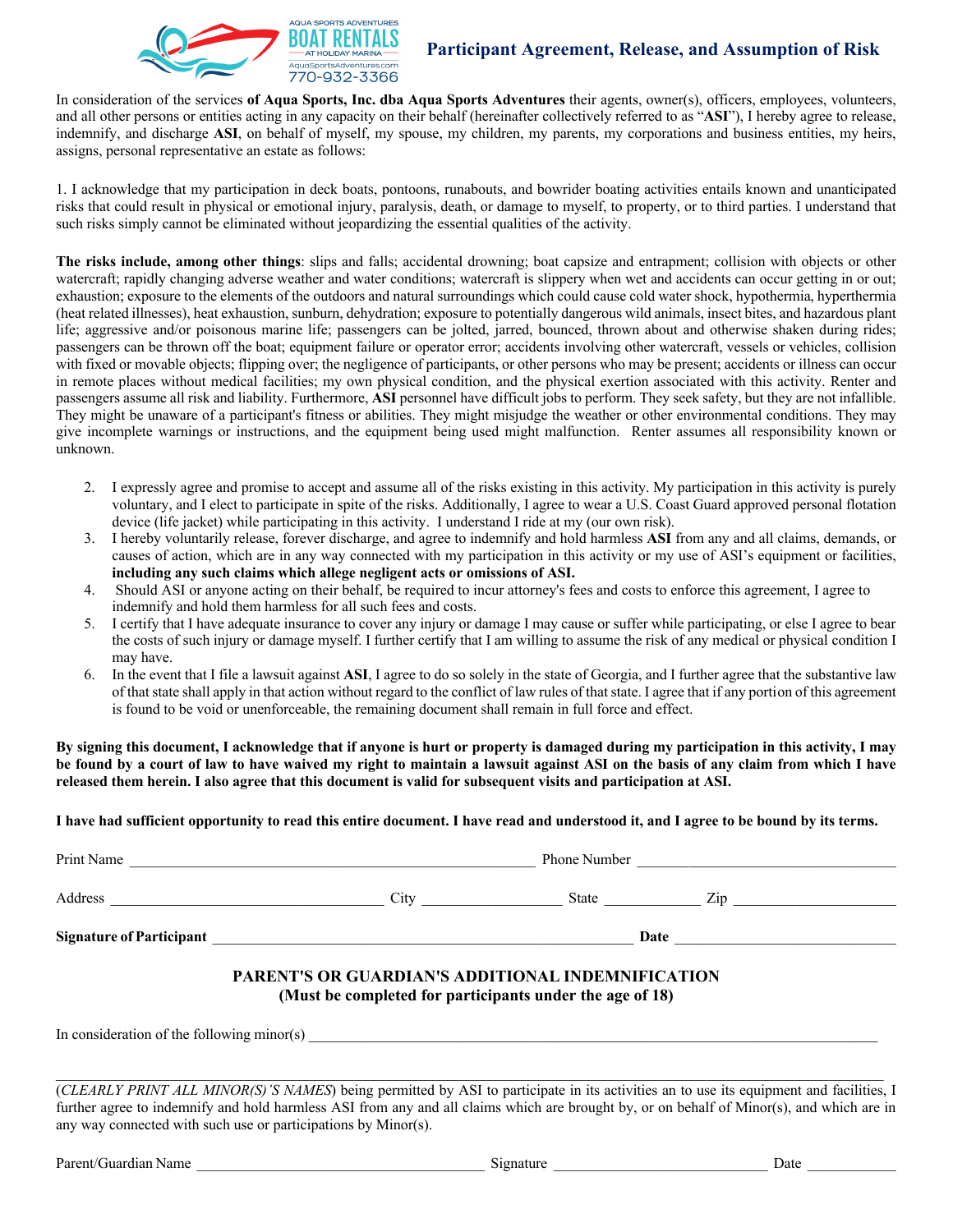### **In consideration of the right to use the watercraft as outlined in this agreement and its associated equipment (referred to collectively as Equipment) granted by Aqua Sports, Inc. (hereinafter "ASI") to Renter, Operators and Passengers, the parties agree as follows:**

### Renter's Obligations:

- 1. Renter shall be deemed the "OWNER" of the vessel for the purpose of compliance with all state laws and regulations governing safety in the operation of the vessels, including but not limited to O.C.G.A. 51-1-22. Renter shall indemnify and hold harmless against all cost, expenses, claims, actions, proceedings, damages, and liabilities arising from or connected with the Renter's possessions and return of the Equipment.
- 2. Renter certifies he/she is at least 21 years of age, has photo ID, and has two or more years of boating experience.
- 3. Renter agrees to report to ASI all accidents, incidents, or citations and in the case of an accident, furnish ASI with a complete report of same immediately in writing, including the names and addresses of all witnesses and persons involved.
- 4. Renter agrees to return Equipment to the location where it was originally accepted.
- 5. Renter agrees to be liable for all late fees as described on the Equipment Check In/Out form and List of Possible Damages Sheet.
- 6. Renter agrees to notify ASI or return any Equipment which is not functioning properly to ASI immediately upon the discovery of any malfunction.
- 7. Renter agrees that only the only people permitted on the Equipment are the people listed as Operators or Passengers in this Agreement and agrees not to sublet or loan Equipment to any other person.
- 8. Renter agrees not to leave Equipment unattended unless moored at a private dock or at a marina courtesy dock that is provided to ASI in advance.
- 9. Renter assumes all risk of loss, damage, theft or destruction of the Equipment, which shall be borne solely by the Renter.
- 10. ASI shall have the authority to cancel the Renter's right to use the Equipment, without refund of rent, if, in the sole judgment of ASI, the Equipment is being used in an unsafe or careless manner or is being used in violation of any navigational laws or is being used in violation of any other rule contained in the Equipment Safety Rules which are made a part of this Agreement.
- 11. Renter agrees to pay all charges assessed under this Agreement immediately upon demand. If Renter fails to pay all charges when due, Renter hereby agrees to pay interest on any outstanding balance at the highest rate of interest permitted by law, and also agrees to pay to ASI all costs of collection, including court costs and reasonable attorney's fees.
- 12. ASI, and only ASI, without limitation, restriction, or liability, may cancel any rental, delay the departure of any Equipment, or recall any Equipment due to weather or other conditions beyond the control of ASI. ASI, without limitation, restriction, or liability, may cancel any rental if in the opinion of ASI the Renter may not be capable of safely operating the Equipment.
- 13. ASI, without limitation, restriction, or liability, may refuse to rent Equipment to any person if in the opinion of ASI, the Renter may not be capable of safely operating the Equipment.
- 14. ASI, without limitation, restriction, or liability, may refuse to rent Equipment to any person if in the opinion of ASI, the Renter is not capable of understanding the content of this Rental Agreement.
- 15. The Equipment is not considered returned, and any fees associated with the return of the Equipment or damages to the Equipment will not be calculated until all rental Equipment and accessories are returned.

### **Renter Is Responsible for Returning Vessel and Rental Equipment Same Condition – CAUTION!!!**

Renter agrees that no Equipment will be given to the Renter without Renter's prior examination of the Equipment and reviewing and signing with a representative of ASI the Equipment Check Out/In form, and that ASI has sole discretion to determine if the Equipment is in good condition and repair except for any defects which ASI shall list on that form after inspection and prior to use. Renter agrees that he may not refuse with refund any Equipment if it has been adjudged by ASI to be in good condition and repair except for the listed defects. Renter further agrees to return Equipment in **same** condition as received; to pay for any loss of or damage to Equipment including all costs which Aqua Sports, Inc. incurs in repairing damages, replacing the loss, and returning Equipment to the fleet; and daily rate of charter while Equipment is being repaired or replaced. If loss or damage exceeds all deposit money put forth prior to the inception of the rental period, Renter agrees to pay immediately the difference and cannot do a charge back nor dispute with their credit card company. Should damages exceed security deposit, renter agrees to allow ASI to charge card without being present for cost that exceed security deposit amount. **Renter's Signature\_\_\_\_\_\_\_\_\_\_\_\_\_\_\_\_\_\_\_\_\_\_\_\_\_\_\_\_\_\_\_\_\_\_\_\_\_\_\_\_\_\_\_\_\_\_\_\_\_\_\_\_\_\_\_\_ Date \_\_\_\_\_\_\_\_\_\_\_\_\_\_\_\_\_\_\_\_\_\_\_\_\_\_\_\_\_**

### Operator's (Drivers) Obligations:

- **1.** Operators certify they are qualified and competent to operate Equipment and agree to operate same in a careful and prudent manner at all times; to obey all rules governing use of said Equipment, including provisions of the Georgia Boat Safety Act and the U.S. Coast Guard and the Equipment Safety Rules which are made a part of this Agreement.
- **2.** Operators of Equipment must be a minimum age of 21 with a valid driver's license and have two years of boating experience.
- **3.** Operators agree not to operate Equipment under the influence of alcohol or narcotics.
- **4.** Operators agree to maintain a speed limit of 5 MPH or less within 100 feet of any shoreline; moored, anchored or moving vessel; dock; wharf; pier; piling; bridge structure; marina (including rental facility marina); and any person floating or swimming in the water.
- **5.** Operators agree to maintain a minimum distance of 100 feet between all other watercraft, while underway and 20 feet while at a standstill.
- **6.** Operators agree to never turn engine on while any passengers are in the water within 30 feet of the Equipment.
- **7.** Operators agree not to exceed or allow to be exceeded the total passenger capacity and/or weight capacity of the Equipment as listed in the vessel and agree not to allow anyone on the Equipment except persons listed in this Agreement.
- 8. ASI, without limitation, restriction, or liability, may cancel any rental if in the opinion of ASI, any operator is not capable of safely operating the Equipment.

### Passenger's Obligations:

 including Renter and all Operators. If any Passenger is under the age of 18, his guardian agrees to make Passenger aware of the below and agrees to For all purposes of this Agreement, Passengers are defined as anyone who may ride on the Equipment pursuant to the terms of this Agreement, ensure the below is followed.

- 1. Passengers certify they are familiar with the use, care, and potential dangers of all Equipment provided, including but not limited to life vests, inboard/outboard or outboard motors, water skiing, tubing, knee boarding, wakeboarding, personal watercraft riding, etc.
- 2. Passengers understand that, all children under 13 years of age, and all persons towed by equipment (skiing, tubing, etc.) must wear U.S. Coast Guard always approved personal flotation devices (ski vests) while on board Equipment.
- 3. Passengers agree not to allow anyone beyond the Equipment safety rails while vessel is in motion or engine is running or allow anyone's arms or legs to protrude beyond the confines of the Equipment at any time.
- 4. Passengers understand no firearms, fireworks, charcoal grills or other potentially hazardous or flammable substances are allowed upon Equipment.
- 5. Passengers agree to obey all rules governing use of said Equipment, including provisions of the Georgia Boat Safety Act and the U.S. Coast Guard and the Equipment Safety Rules which are made a part of this Agreement.
- 6. ASI, without limitation, may forbid any Passenger from riding on or otherwise using the Equipment if any the opinion of ASI the Passenger is not properly using the Equipment or cannot safely ride or otherwise use the Equipment.
- 7. Passengers shall not create a hazard/nuisance to other people/property/wildlife.

For all purposes of this Agreement, Operators are defined as anyone who will be driving the Equipment, including Renter.